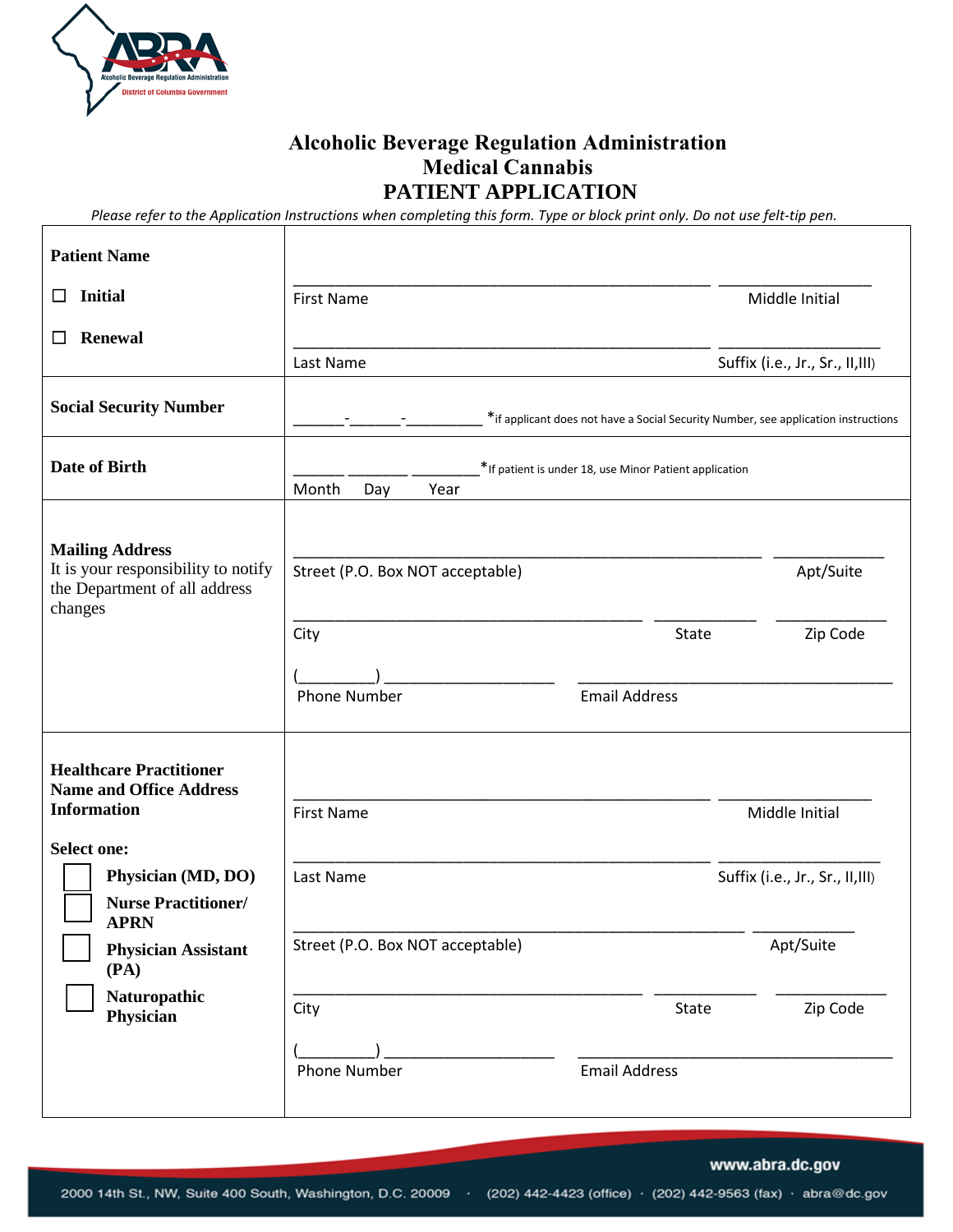

| <b>Application checklist</b>                              | Two recent (2) Passport photos $(2"x2")$<br>Photocopy of U.S., State, or District government-issued photo ID<br>Application fee (paid by certified check, money order or cashier's check<br>payable to DC Treasurer)<br>\$25.00 (Submit proof of low income)<br>\$100.00<br>Two (2) forms of proof of residency<br>Electronic Healthcare Practitioner Recommendation                                                                                                                                                                                                                                                                                                                                                                                                                                                                                                                                                                                                                                                                                                                                                                                                                                                                                                                                                                                                                                                                                                                                                                                                                                                                                                                                                                                                                                                                                                                                                                                                                                                                                                                                                                                                                                                                                                                                                                                                                                                                                                 |      |
|-----------------------------------------------------------|----------------------------------------------------------------------------------------------------------------------------------------------------------------------------------------------------------------------------------------------------------------------------------------------------------------------------------------------------------------------------------------------------------------------------------------------------------------------------------------------------------------------------------------------------------------------------------------------------------------------------------------------------------------------------------------------------------------------------------------------------------------------------------------------------------------------------------------------------------------------------------------------------------------------------------------------------------------------------------------------------------------------------------------------------------------------------------------------------------------------------------------------------------------------------------------------------------------------------------------------------------------------------------------------------------------------------------------------------------------------------------------------------------------------------------------------------------------------------------------------------------------------------------------------------------------------------------------------------------------------------------------------------------------------------------------------------------------------------------------------------------------------------------------------------------------------------------------------------------------------------------------------------------------------------------------------------------------------------------------------------------------------------------------------------------------------------------------------------------------------------------------------------------------------------------------------------------------------------------------------------------------------------------------------------------------------------------------------------------------------------------------------------------------------------------------------------------------------|------|
| <b>Patient's Attestation</b><br><b>Signature and Date</b> | <b>Limitation of Liability</b> – The District of Columbia shall not be liable to the registrant, its<br>employees, agents, business invitees, licensees, customers, clients, family members or guests<br>for any damage, injury, accident, loss, compensation or claim, based on, arising out of or<br>resulting from registrant's participation in the District of Columbia's medical cannabis<br>program, including but not limited to the following: arrest and seizure of persons and/or<br>property, prosecution pursuant to federal laws by federal prosecutors, interruption in<br>registrant's ability to operate its medical cannabis cultivation center and/or dispensary; any<br>fire, robbery, theft, mysterious disappearance or any other casualty; the actions of any other<br>registrants or persons within the cultivation center and/or dispensary. This Limitation of<br>Liability provision shall survive expiration or the earlier termination of this registration if such<br>registration is granted.<br>Federal Prosecution - The United States Congress has determined that cannabis is a<br>controlled substance and has placed cannabis in Schedule I of the Controlled Substance Act.<br>Growing, distributing, and possessing cannabis in any capacity, other than as a part of a<br>federally authorized research program, is a violation of federal laws. The District of<br>Columbia's law authorizing the District's medical cannabis program will not excuse any<br>registrant from any violation of the federal laws governing cannabis or authorize any<br>registrant to violate federal laws.<br>I hereby certify that all of the information provided on this application is true and accurate to<br>the best of my knowledge. I acknowledge receipt and advisement of the notices above, and I<br>agree to and accept the limitation of liability against the District. I assume any and all risk or<br>liability that may result under the District of Columbia or federal laws arising from the<br>possession, use, or cultivation, administration, or dispensing of medical cannabis. I<br>understand that the medical cannabis laws and enforcement thereof of the District of<br>Columbia and the federal government are subject to change at any time. I sign this attestation<br>willingly and without reservation and am fully aware of its meaning and effect.<br>Patient's Signature<br>All fees are non-refundable | Date |

www.abra.dc.gov